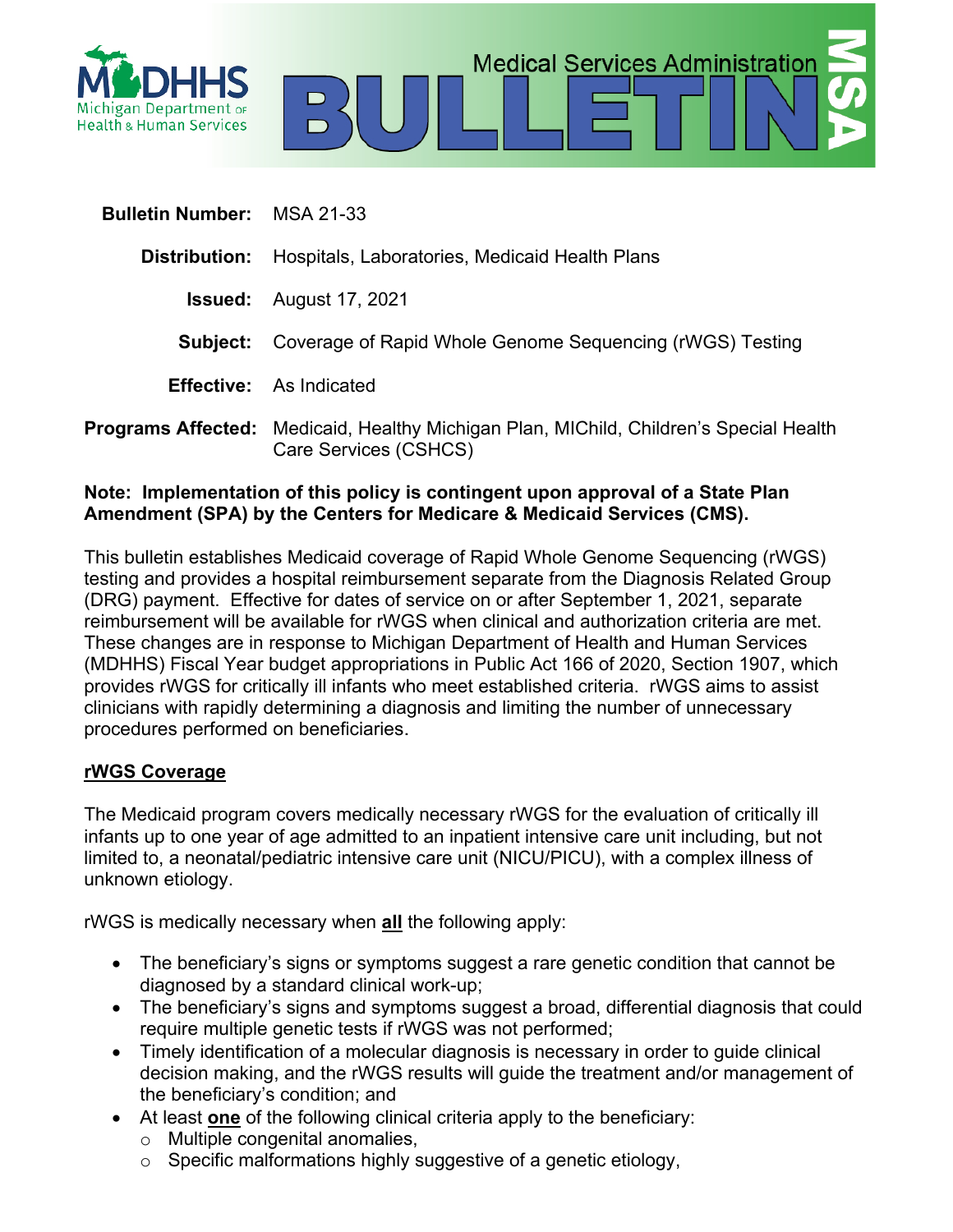- o An abnormal laboratory test suggests the presence of a genetic disease or complex metabolic phenotype (e.g., abnormal newborn screen, hyperammonemia, or lactic acidosis not due to poor perfusion),
- o Refractory or severe hypoglycemia,
- o Abnormal response to therapy related to an underlying medical condition affecting vital organs or bodily systems,
- o Severe hypotonia,
- o Refractory seizures,
- o A high-risk stratification on evaluation for a Brief Resolved Unexplained Event (BRUE) with any of the following features:
	- $\triangleright$  Recurrent events without respiratory infection,
	- $\triangleright$  Recurrent witnessed seizure-like events, or
	- $\triangleright$  Required cardiopulmonary resuscitation (CPR),
- o Abnormal chemistry levels (e.g., electrolytes, bicarbonate, lactic acid, venous blood gas, glucose) suggestive of inborn error of metabolism,
- o Abnormal cardiac diagnostic testing results suggestive of possible channelopathies, arrhythmias, cardiomyopathies, myocarditis, or structural heart disease, or
- o Family genetic history related to beneficiary's condition.

# **Non-Covered rWGS**

rWGS is not covered when one of the following reasons explains the beneficiary's admission:

- An infection or sepsis with normal response to therapy,
- Confirmed prenatal/postnatal genetic diagnosis consistent with the beneficiary's condition,
- Hypoxic-Ischemic Encephalopathy (HIE) with a clear precipitating event,
- Isolated prematurity,
- Isolated Transient Tachypnea of the Newborn (TTN),
- Isolated unconjugated hyperbilirubinemia,
- Nonviable neonates.
- Trauma, or
- Meconium aspiration.

### **Provider Requirements**

rWGS must be ordered by the beneficiary's treating physician. Prior to ordering rWGS, the beneficiary must be evaluated by a medical geneticist or other physician sub-specialist including, but not limited to, a neonatologist or pediatric Intensivist with expertise in the conditions and/or genetic disorder for which testing is being considered. The consultation must be documented in the beneficiary's medical record and if performed via telemedicine, should follow all the requirements specified in Medicaid's telemedicine policy.

Pre- and post-test genetic counseling by an appropriate provider is also recommended.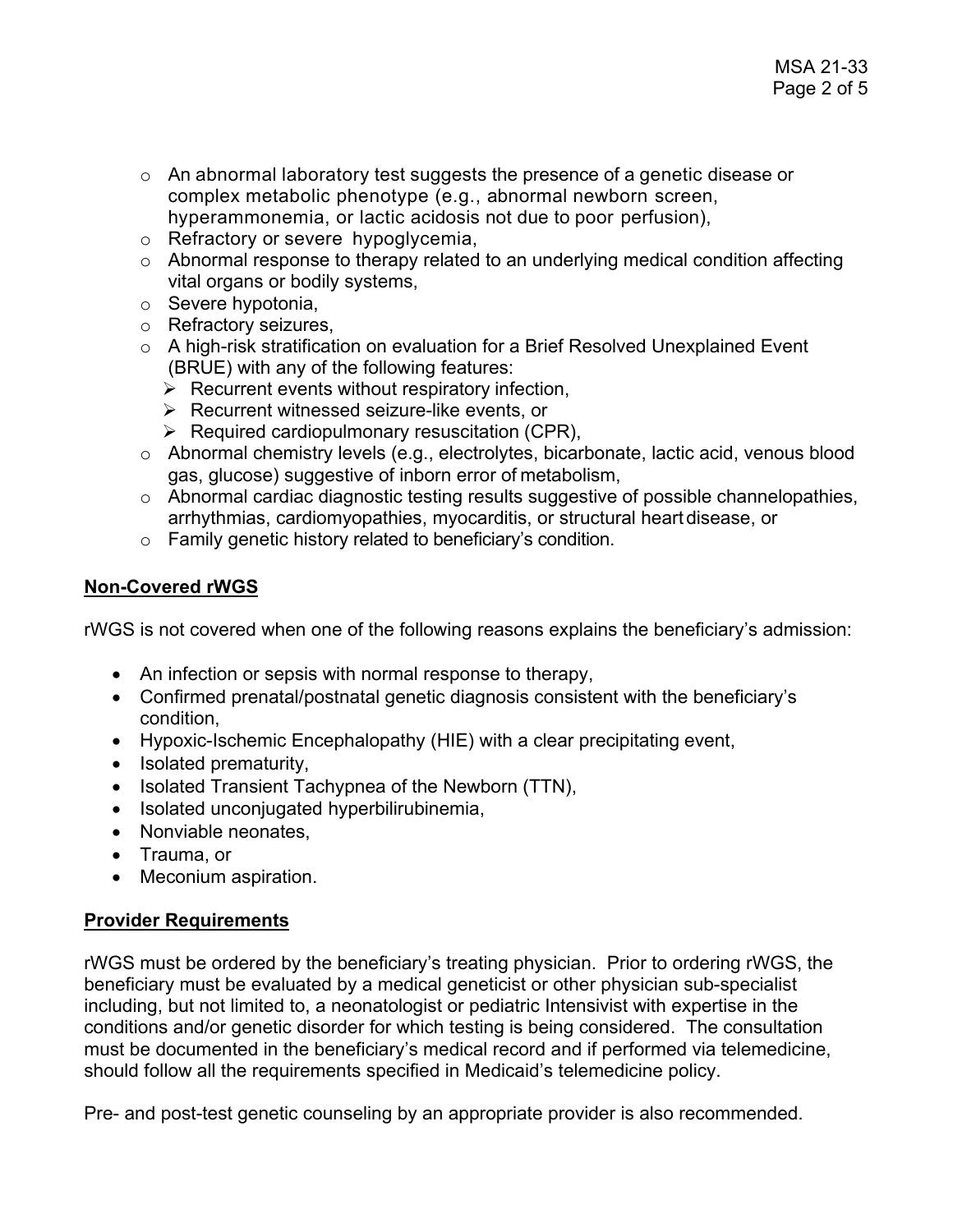# **Test Results**

The purpose of rWGS is to identify a molecular diagnosis in a timely manner to directly support medical or surgical management and outcomes. In general, a preliminary test report from the performing laboratory should be provided to the beneficiary's ordering physician in less than seven days and a final report in less than 14 days. Hospitals should utilize laboratories whose average expected turnaround time for rWGS processing meets these established time frames.

### **Reference Laboratories**

In the instance the hospital refers the beneficiary's specimen to a reference laboratory for rWGS testing, the hospital is required to bill Medicaid for rWGS services provided by the reference laboratory. The reference laboratory must hold the required Clinical Laboratory Improvement Amendments (CLIA) certification required to perform the test. The hospital and the reference laboratory must also have an agreement (as defined as "arrangement" in section 1861(w)(1) of the Social Security Act) to provide such services. The referring hospital is responsible for reimbursing the reference laboratory for the services.

# **Authorization**

Authorization of rWGS is required for separate reimbursement. Authorization requests must be submitted to MDHHS within 30 days of the date of service using the Genetic and Molecular Laboratory Test Authorization Request form (MSA-2081), which can be accessed on the MDHHS website at [www.michigan.gov/medicaidproviders](http://www.michigan.gov/medicaidproviders) >> Policy, Letters & Forms >> Forms. Supporting clinical documentation must accompany the MSA-2081 and should clearly detail the medical necessity of the rWGS as defined in this policy. Providers should refer to the Authorization Requirements and Documentation subsection in the Laboratory Chapter of the MDHHS [Medicaid Provider Manual](https://www.mdch.state.mi.us/dch-medicaid/manuals/MedicaidProviderManual.pdf) for complete submission instructions. rWGS authorization requests received more than 30 days after the date of service or requests not approved by MDHHS will not be eligible for separate Medicaid reimbursement.

Hospitals must report the authorization number in the applicable form locator or loop for the claim to be paid. The information (e.g., authorization number, procedure code, modifier, and quantity) that was approved on the authorization should match the information on the claim form.

### **Billing and Reimbursement**

Effective for dates of service on or after September 1, 2021, MDHHS will establish a separate payment methodology to reimburse hospitals for costs associated with rWGS testing when the test is provided in an inpatient hospital setting prior to discharge, clinical criteria are met, and MDHHS authorization is obtained.

To receive reimbursement for rWGS, the facility will be required to submit a separate invoice using the 837P or CMS-1500 Professional claim format. The hospital's National Provider Identifier (NPI) must be reported as the billing provider with place of service 21 (Inpatient Hospital) reported in the service location field/loop. The beneficiary's inpatient hospital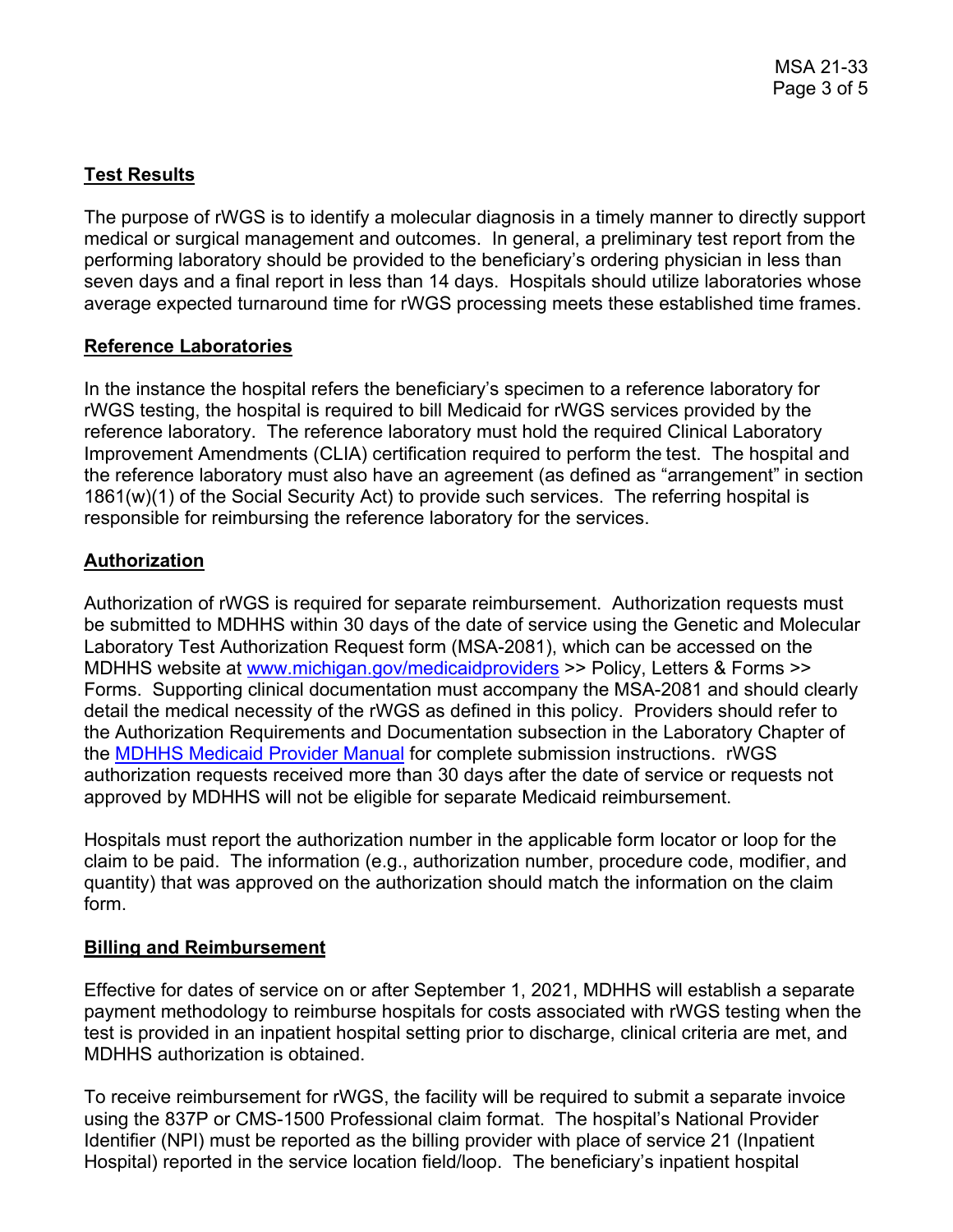attending provider should be entered in the rendering provider form locator or loop, and the rWGS ordering provider should be reported in the ordering/referring provider locator or loop. If the applicable attending and ordering/referring provider information is not reported on the claim, or if these providers are not enrolled in the Michigan Medicaid program, the claim cannot be paid.

When billing for rWGS, the provider must use the following Current Procedural Terminology (CPT) procedure codes:

81425 - Genome (e.g., unexplained constitutional or heritable disorder or syndrome); sequence analysis

81426 - Genome (e.g., unexplained constitutional or heritable disorder or syndrome); sequence analysis, each comparator genome (e.g., parents, siblings) (List separately in addition to code for primary procedure.)

0094U - Genome (e.g., unexplained constitutional or heritable disorder or syndrome); rapid sequence analysis Rady Children's Institute for Genomic Medicine (RCIGM) laboratories)

Payment for rWGS will be made in accordance with the Medicaid fee schedule in effect on the date-of-service for the procedure code(s) billed. Laboratory fee schedules are available on the MDHHS website at [www.michigan.gov/medicaidproviders](http://www.michigan.gov/medicaidproviders) >> Billing & Reimbursement >> Provider Specific Information >> Laboratory.

### **Medicaid Health Plan (MHP) Carve Out**

MHPs are not responsible for the additional rWGS payment. MDHHS will reimburse hospitals separately for rWGS for both Fee-For-Service (FFS) and MHP beneficiaries. Hospitals must request rWGS authorization and submit claims directly to the Community Health Automated Medicaid Processing System (CHAMPS) for both FFS and MHP beneficiaries. This policy does not change existing MHP payment liability.

### **Manual Maintenance**

Retain this bulletin until the information is incorporated into the MDHHS Medicaid Provider Manual.